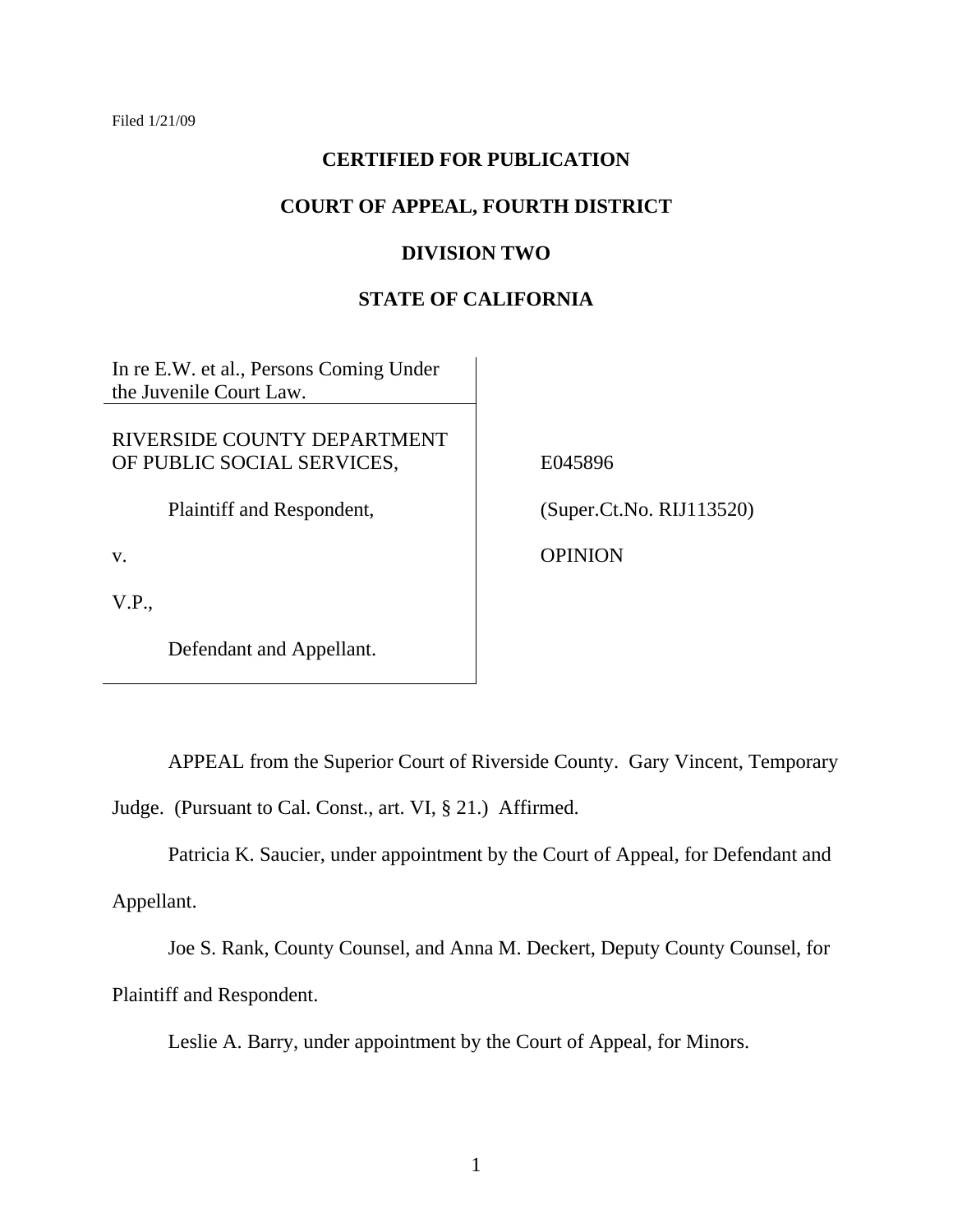Appellant V.P. (Mother) is the mother of E.W. and P.W. Mother appeals from the juvenile court's order terminating her parental rights at a hearing held under Welfare and Institutions Code section 366.26 held on May 13, 2008.**1** Mother makes a three-fold challenge under the Indian Child Welfare Act (ICWA): 1) DPSS did not provide proper notice to the Indian tribes; 2) DPSS did not receive responses from all of the noticed tribes or from the BIA; and 3) the juvenile court did not make a finding that ICWA did not apply. As discussed below, we find that any error was not prejudicial and so affirm the court's orders.

# **I**

# **STATEMENT OF FACTS AND PROCEDURE**

 On December 14, 2006, two-year-old E. and newborn P. were removed from their parents' custody after both Mother and P. tested positive for marijuana and amphetamines in the hospital after P.'s birth. During a December 13, 2006, interview with the social worker, Mother denied having any Native American heritage. In a December 14, 2006, interview with the social worker, the children's father (Father) said that his family had Choctaw Indian ancestry from Arkansas or Oklahoma but that he was not registered with the tribe.

 The section 300 juvenile dependency petition was filed on December 18, 2006, and alleged that Mother and Father had failed to protect the children because of their drug

**<sup>1</sup>** All section references are to the Welfare and Institutions Code unless otherwise indicated.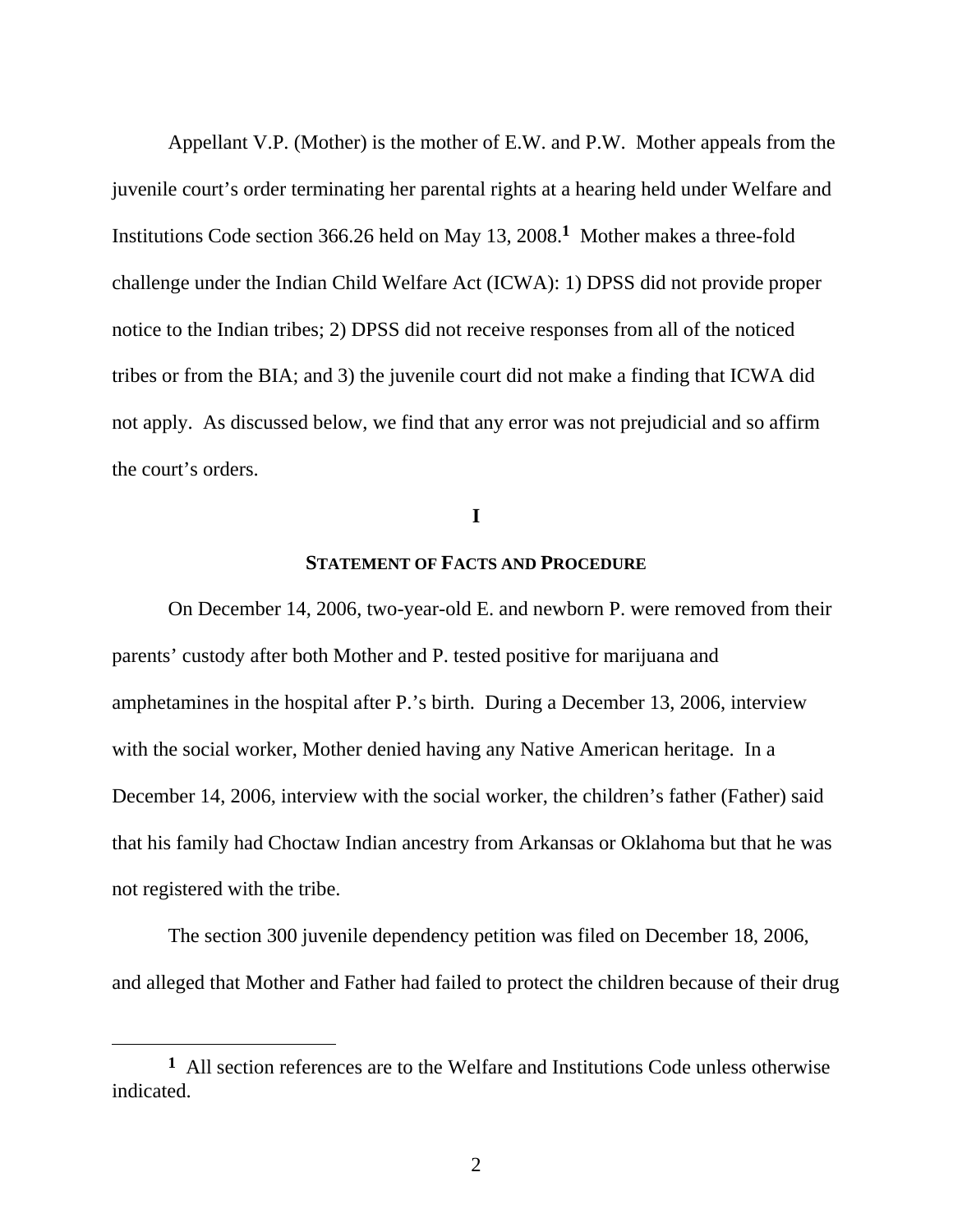abuse and Mother's lack of prenatal care for P. and that Mother had previously had another child removed from her care. (§ 300, subd. (b).) The children were placed in a foster home.

 At the detention hearing held on December 19, 2006, the juvenile court detained the children and ordered reunification services for the parents, along with supervised visitation. On that date both parents completed a JV-130 form. Mother denied having any Native American heritage, but Father checked the box indicating he might have such ancestry, although he did not specify a particular tribe. The juvenile court determined that ICWA might apply and ordered DPSS to give notice to the appropriate tribe and to the BIA.

 On December 28, 2006, Father told the social worker that his uncle was a registered member of the Choctaw tribe in Arkansas or Oklahoma and that Father was trying to get the paperwork so he could register as well.

 On January 3, 2007, DPSS sent the ICWA notice, with the jurisdiction and disposition report attached, to the three identified Choctaw Indian tribes and to the BIA. The notices referred to E., but not to P. The notices to the three Choctaw tribes were addressed generally to each tribe and were not directed to the tribal chair or designated agent for service.

 At the jurisdiction and disposition hearing held on January 11, 2007, the juvenile court sustained the allegations and removed the children from their parents' custody. The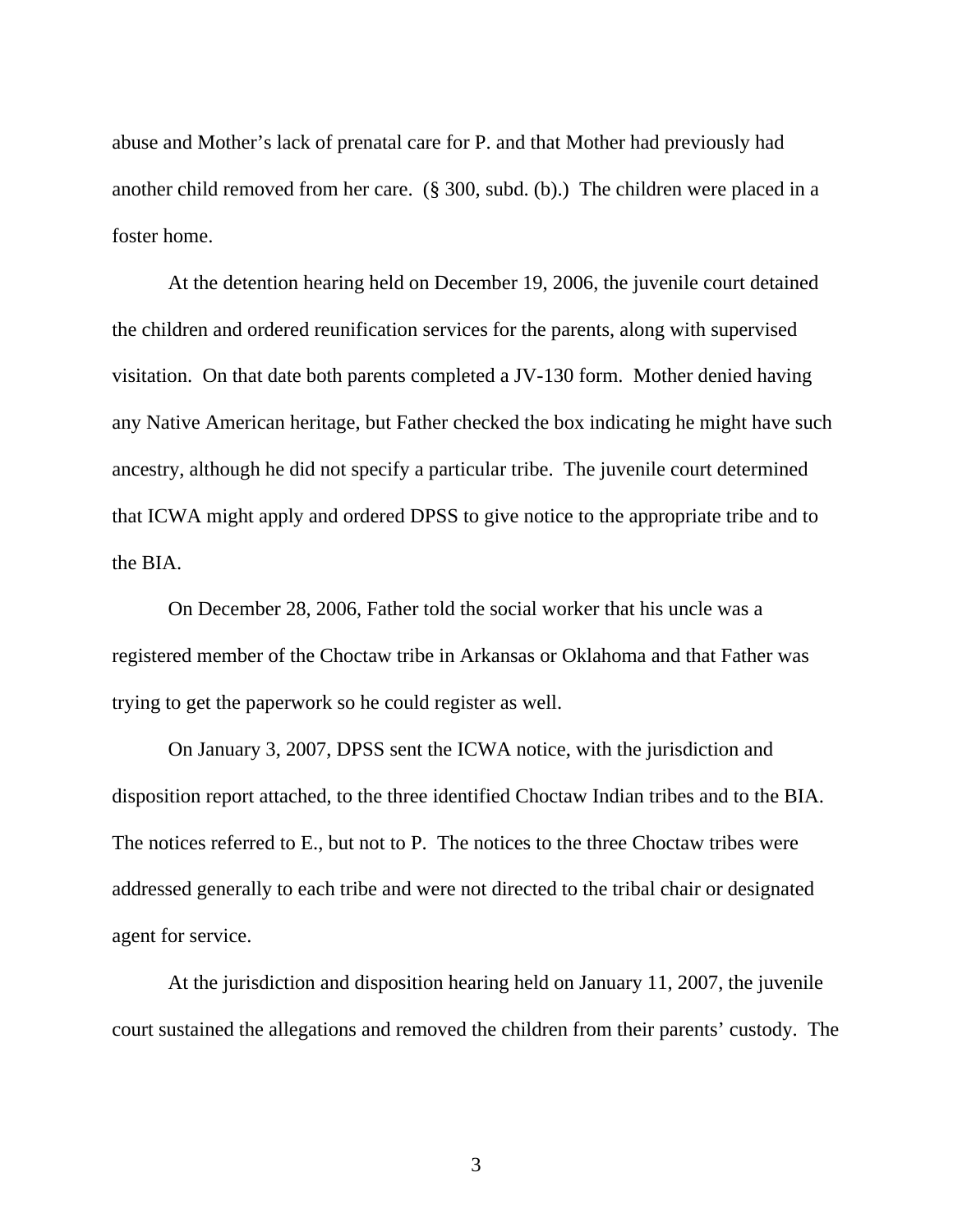court found that DPSS had provided ICWA notice and determined that ICWA might apply to this case.

 In the status review report filed July 26, 2007, DPSS reported that ICWA did not apply to this dependency. This is because responses had been received from two of the three Choctaw Indian tribes stating that E. was not eligible for membership.

 In the section 366.26 report filed on February 1, 2008, DPSS reported that ICWA did not apply. DPSS reported the same conclusion in the status review report filed on April 16, 2008. At the section 366.26 hearing finally held on May 13, 2008, the juvenile court found the children to be adoptable and terminated parental rights. This appeal followed.

### **II**

#### **DISCUSSION**

- A. *ICWA Notice Issues* 
	- 1 *Lack of Notice re P.*

 Mother contends the order terminating parental rights should be reversed because the ICWA notices referenced E. but not P.

 DPSS concedes that it should have filed a copy of the notice regarding P. However, DPSS argues, and we agree, that since E. and P. have the same Father, and since tribal investigations determined E. is not an Indian child, P. is also not an Indian child, and thus any error is harmless. This is because there is no reason to believe that providing separate notice regarding P. "would have produced different results concerning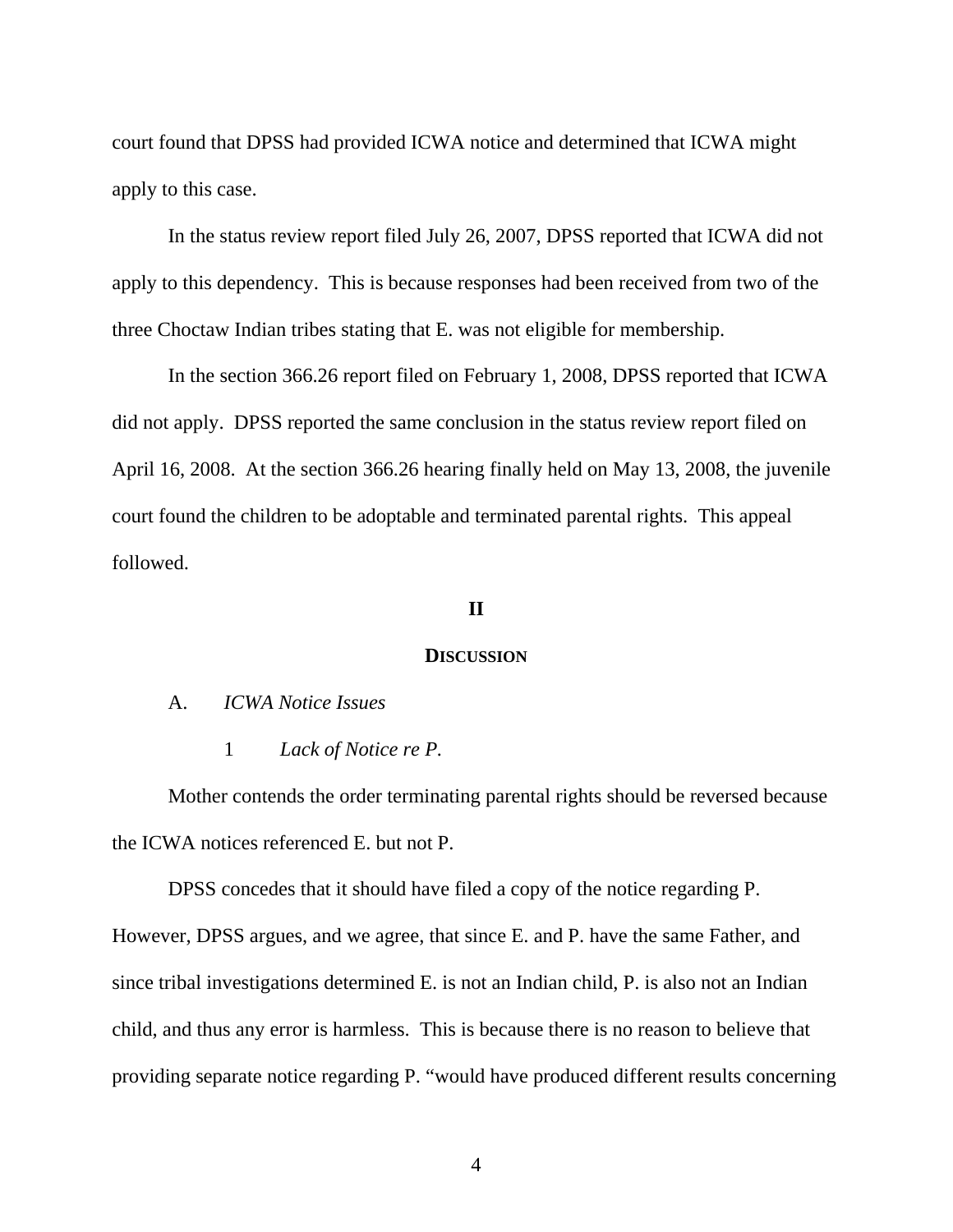[P.'s] Indian heritage." (*Nicole K. v. Superior* Court (2007) 146 Cal.App.4th 779, 784; see also *In re Cheyanne F.* (2008) 164 Cal.App.4th 571, 576-577, and cases cited therein.)

We acknowledge that decisions from other courts can be read to imply a different conclusion on this issue, i.e., that reversal and a limited remand is the proper disposition. The cases brought to our attention include *In re Samuel P.* (2002) 99 Cal.App.4th 1259, 1266 (*Samuel P*.), *In re Robert A.* (2007) 147 Cal.App.4th 982 (*Robert A*.), and *In re Miracle M.* (2008) 160 Cal.App.4th 834, 846, 848 (*Miracle M*.). Each of these cases can be distinguished in some significant manner from the present one.

In *Samuel P.*, the ICWA notice regarding the minors' sibling, which the child services agency sought to use to satisfy the ICWA notice requirements for the minors, was not properly made in the first place. It was a mere request for confirmation of the sibling's Indian status rather than a formal notice of dependency proceedings. (*Samuel P.* at p. 1266.) Thus, the issue of whether the ICWA notice as to the sibling would have sufficed was not squarely before the appellate court. In addition, several members of the minors' family were tribal members, including an aunt who was a tribal council member (*Id.* at p. 1263) and so the possibility of actual prejudice or error was significant.

In *Robert A.*, the ICWA notices in the half-sibling's separate dependency case, which the child services agency sought to place in the record on appeal, were not mailed to the Indian tribes until *after* the notice of appeal in the minor's case was filed, and thus were not available to the juvenile court at the time it terminated services to the father. In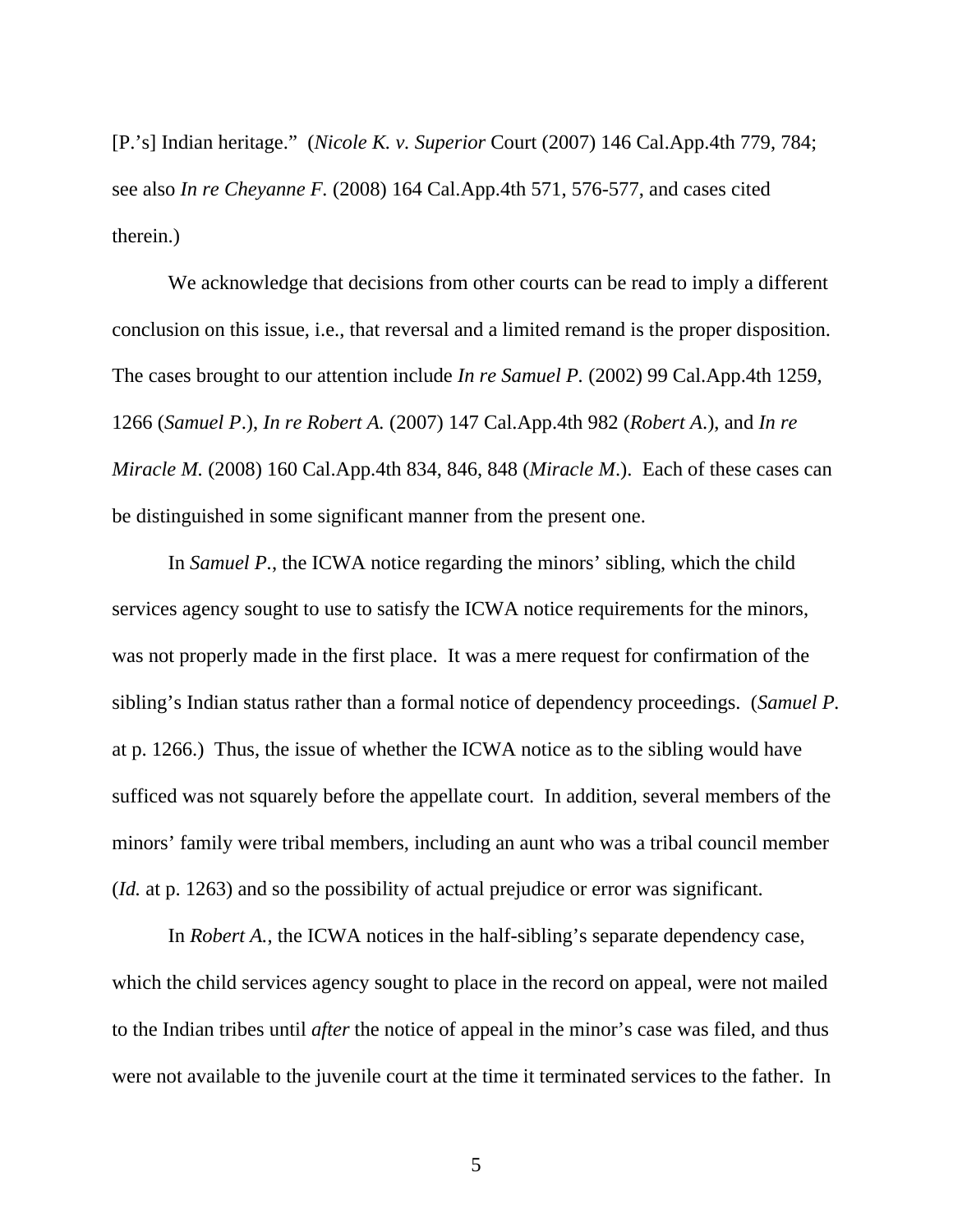addition, one of the court's reasons for declining to allow judicial notice of the ICWA documents was that the half-sibling's dependency case was heard by the juvenile court in a different city and by a different judicial officer. (*Robert A.* at p. 989.) This case, however, does contain the strongest statement against harmless error in cases such as this in recent case law — "We reject the Agency's attempt to bootstrap this case to the half sibling's case for ICWA purposes . . . ICWA notices in separate dependency cases are not fungible evidence, -- even when the separate cases involve half siblings who share the same parent with Indian heritage." (*Robert A*. at p. 990.) We would not describe the ICWA notices as to E. in this case to be "fungible" as to P., but rather, under the particular facts of this case, to be completely applicable to P. This is in part because, unlike in *Robert A.*, the siblings E. and P. are part of the same dependency case, in the same courthouse, before the same judicial officer.

Regarding *Miracle M.*, the child services agency conceded the ICWA notice issue, and so the court did not provide *any* discussion of the issue or of the rationale for its decision *whatsoever*, other than to note the concession. Further, the court in that case stressed that defective ICWA notice to the parents was harmless error because "Mother has not demonstrated how giving the parents further notice would generate additional information." (*Id.* at p. 847.) We assert the same reasoning for our holding here today because both E. and P. have the same parents, sending an additional ICWA notice to the three Choctaw tribes and to the BIA regarding P. would not have generated any additional information because the notices had already been sent regarding E.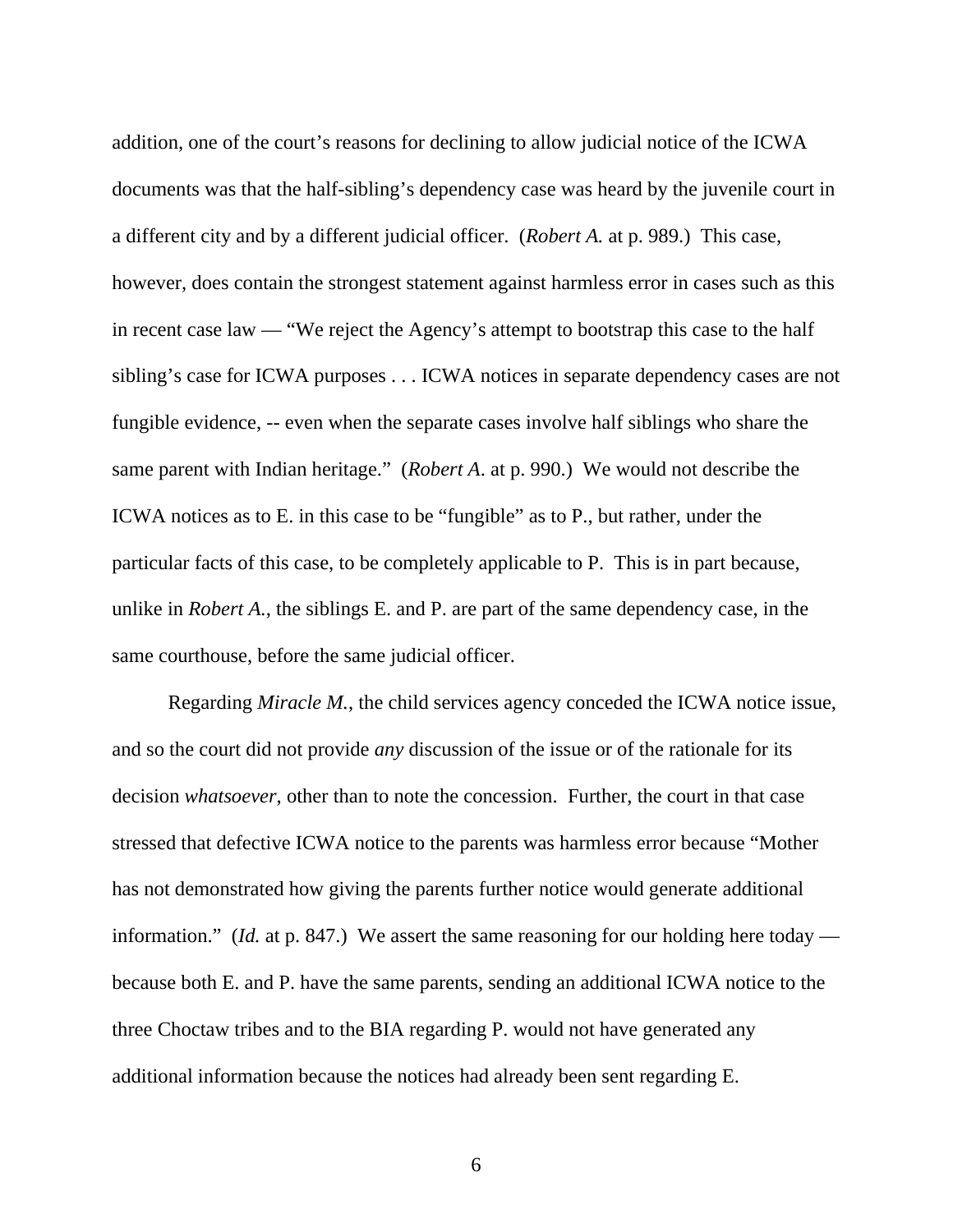To the extent that any of these cases cannot be factually distinguished from the present case, we respectfully disagree based on considerations of judicial economy, the assured futility of providing identical notice regarding P., and the children's need for stability. Even a conditional reversal with limited remand would be an empty formality and a waste of ever-more-scarce judicial resources. This is because there is no doubt that the three Choctaw tribes and the BIA would respond to any ICWA notices regarding P. with the exact same answer as they did when they received these notices regarding E. In addition, the children have been placed together in their current foster/adoptive home since September of 2007, when E. was two years old and P. was seven months old. They deserve permanence and stability as soon as possible. We cannot condone delaying that permanence for an empty exercise with a pre-ordained outcome, especially where that exercise does nothing concrete to further the purposes of ICWA – "to give tribes the opportunity to investigate and determine whether a child is an Indian child, and to advise the tribe of the pending proceeding and its right to intervene." (*In re Desiree F.* (2000) 83 Cal.App.4th 460, 470.)

### 2. *Notices Not Addressed to Tribal Chair*

 Mother also contends the order terminating parental rights should be reversed because the ICWA notices were addressed generally to "Choctaw Nation of Oklahoma," "Jena Band," and "Mississippi Band of Choctaw Indians," instead of the tribal chair or designated agent for service, as ICWA requires.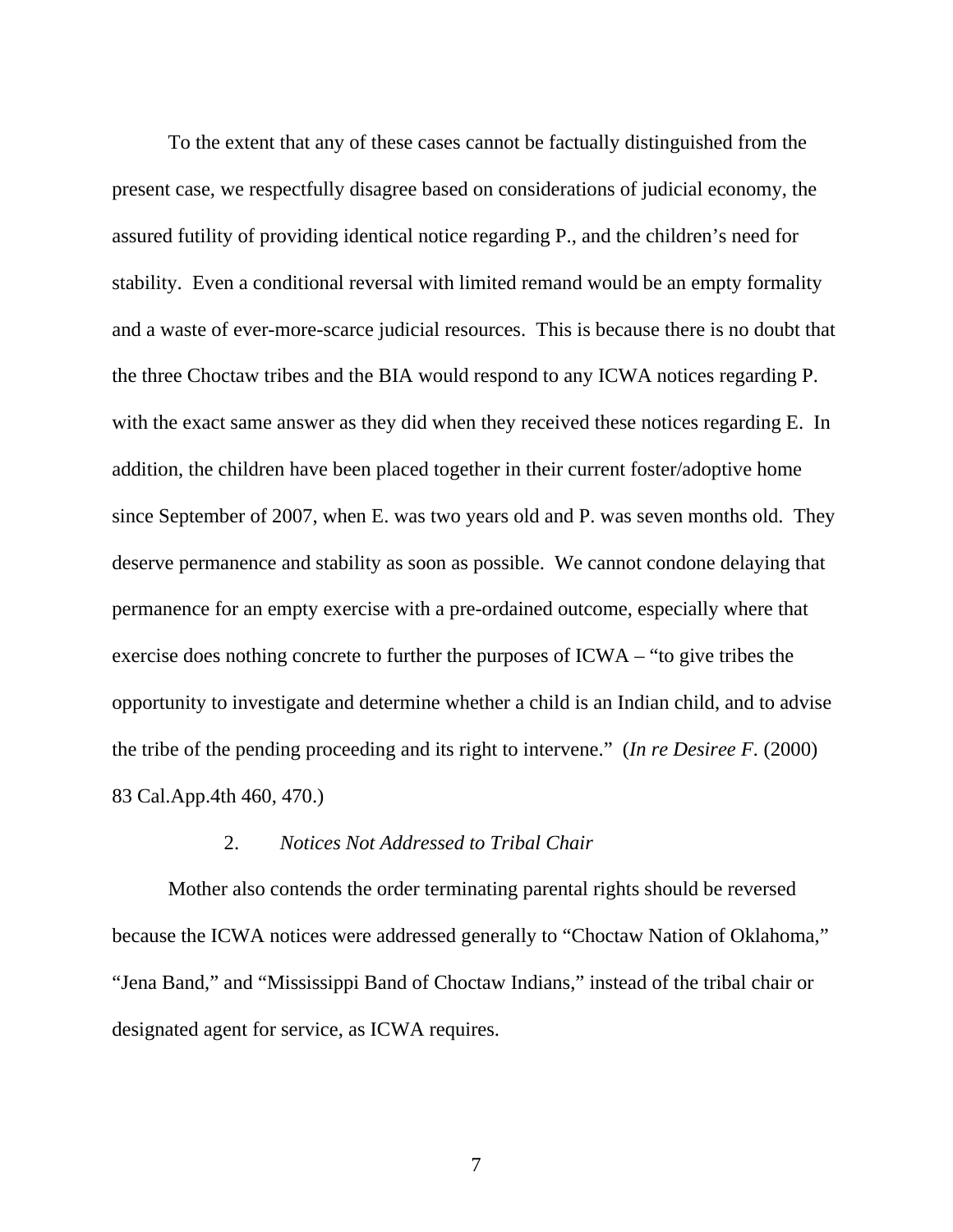ICWA notice must be sent to all tribes of which the child may be a member or eligible for membership. (Cal. Rules of Court, rule  $5.481(b)(1)$ .) Indian tribes may designate an agent for service of ICWA notices. (25 C.F.R. § 23.12.) A list of the designated agents and their addresses is published annually by the BIA. (See, e.g., Indian Child Welfare Act, Receipt of Designated Tribal Agents for Service of Notice, 70 Fed. Reg. 13518-01 (Mar. 21, 2005); see *In re Mary G.* (2007) 151 Cal.App.4th 184, 210.) Notice to the tribe "must be sent to the tribal chairperson unless the tribe has designated another agent for service." (Cal. Rules of Court, rule 5.481(b)(4).) "The purpose of the requirement that notice be sent to the designated persons is to ensure that notice is received by someone trained and authorized to make the necessary ICWA determinations, including whether the minors are members or eligible for membership and whether the tribe will elect to participate in the proceedings. Receipt by an unidentified person at the tribe's address does not fulfill this purpose." (*In re J.T.* (2007) 154 Cal.App.4th 986, 994.)

We conclude that any error was harmless. Deficiencies in an ICWA notice are generally prejudicial but may be deemed harmless under some circumstances. (*In re S.B.* (2005) 130 Cal.App.4th 1148, 1162.) Thus, where notice has been received by the tribe, as it was in this case, errors or omissions in the notice are reviewed under the harmless-error standard. (*Nicole K. v. Superior Court, supra*, 146 Cal.App.4th at p. 784; see also *In re Cheyanne F*., *supra*, 164 Cal.App.4th at p. 576.)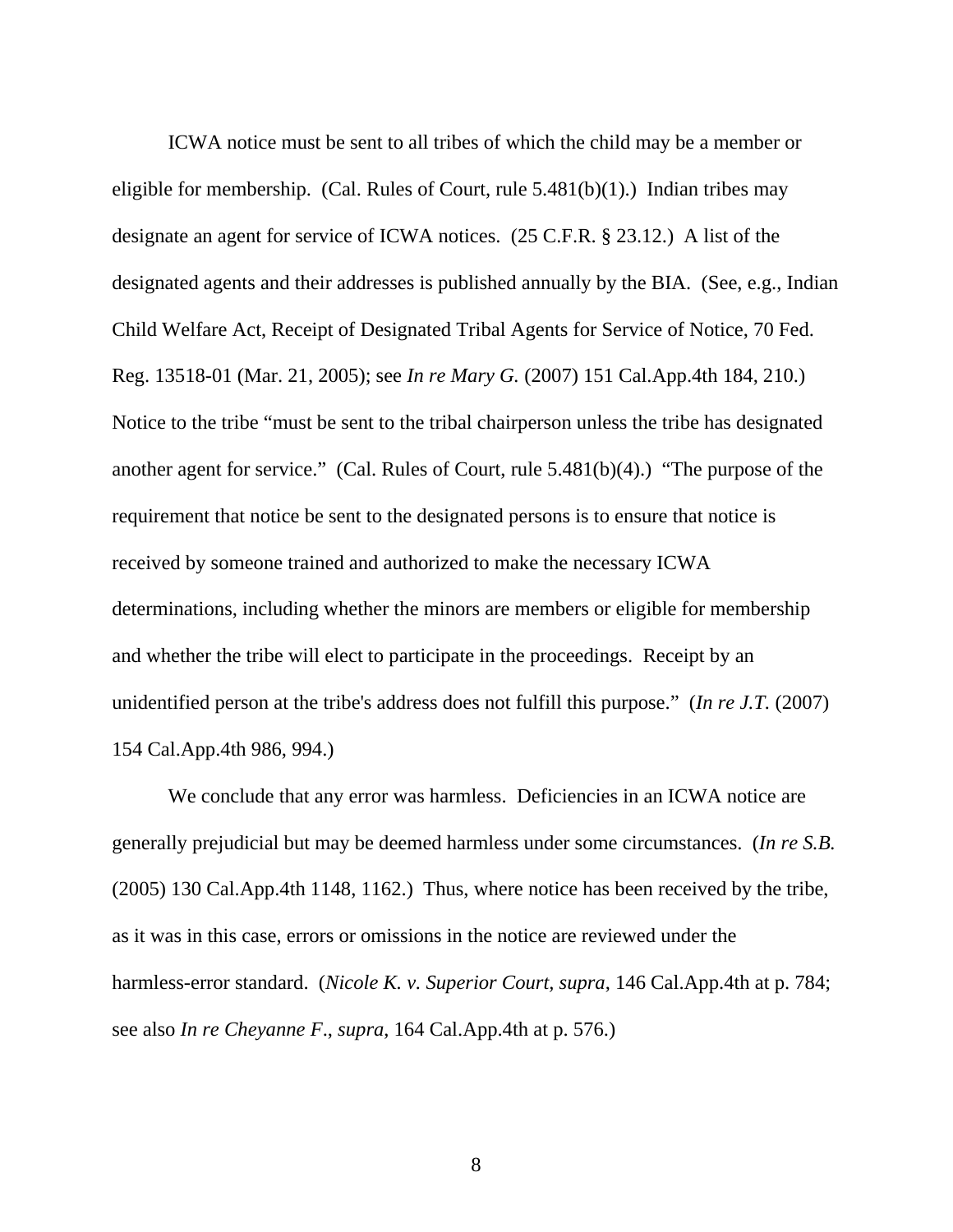Here, two of the three Choctaw tribes (the Mississippi Band of Choctaw Indians and the Jena Band) received the notice and responded to it. Any defect in failing to name the tribal chairperson in these notices is harmless. In addition, DPSS received a letter from the Choctaw Nation of Oklahoma in August 2008 stating that neither child has Indian heritage.**2** While this does not necessarily establish that the nation actually received the ICWA notice that was sent in January 2007, it does establish that neither child has Indian heritage, and thus that any error in failing to address the notice to the tribal chair or designated agent was not prejudicial.

# B. *Lack of Responses to ICWA Notices*

 Mother further contends the order terminating parental rights should be reversed because the record contains no responses from the BIA or the Choctaw Nation of Oklahoma. Regarding the Choctaw Nation of Oklahoma, they did eventually send a letter stating the children have no Indian heritage, as discussed above. Therefore, for the same reasons stated above, any error was harmless. Regarding the lack of response from the BIA, notice need only be given to the BIA if the identity or location of the tribe cannot be determined. (25 U.S.C. § 1912, subd. (a); *In re Desiree F., supra* 83

**<sup>2</sup>** We hereby grant DPSS's motion to take documentary evidence, filed with this court on September 22, 2008. The motion asks this court to take as evidence without a hearing a letter to DPSS from the Choctaw Nation of Oklahoma dated August 29, 2008. The letter is from the nation's children's social service worker, and indicates that the nation researched its records and was unable to establish Indian heritage for the children. We determine that this evidence will assist in supporting the juvenile court's order and will not create unnecessary delay on appeal. (See *In re Zeth S.* (2003) 31 Cal.4th 396, 414-415 & fn. 11.)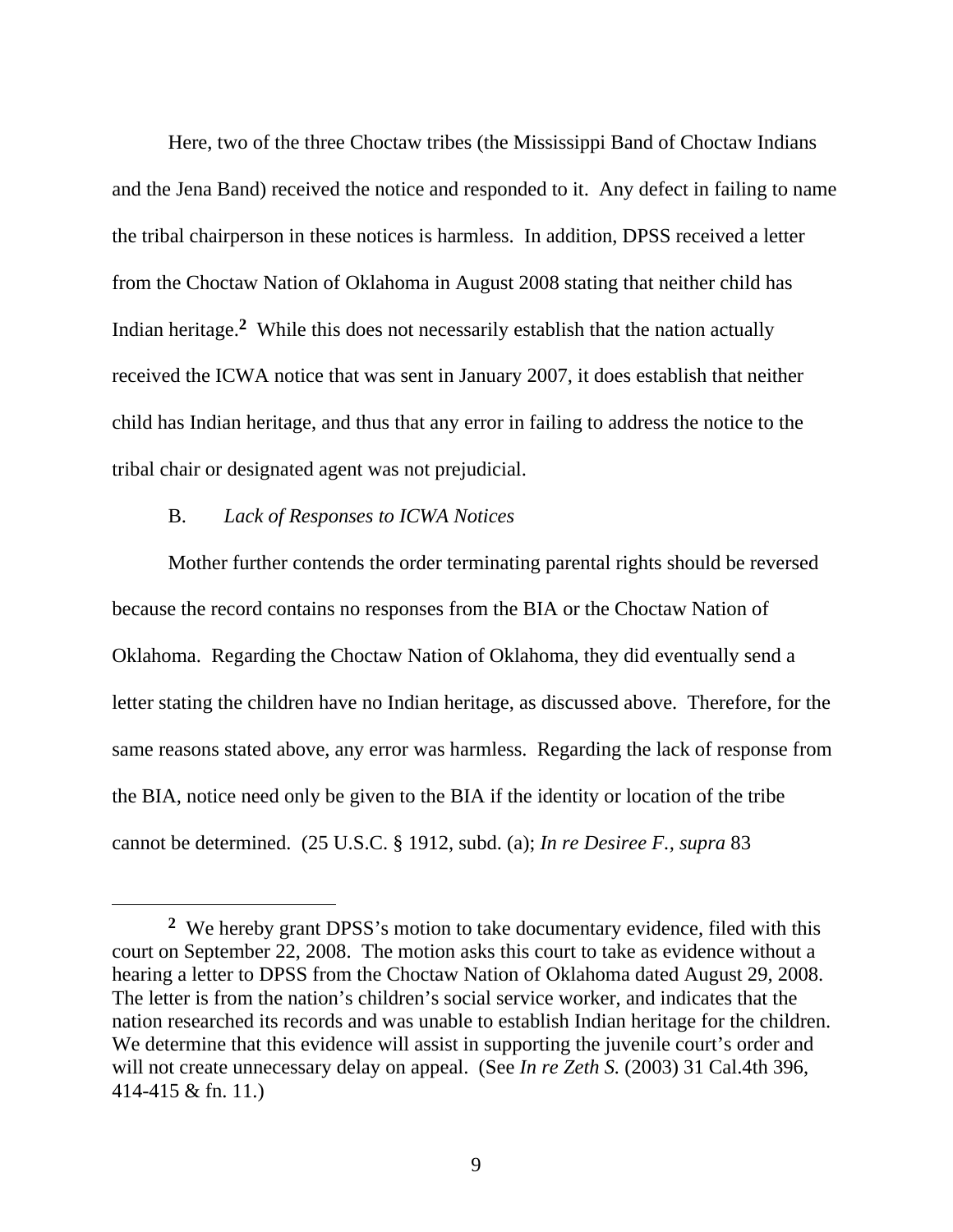Cal.App.4th at p. 471.) California law provides that notice to BIA is only required "to the extent required by federal law . . . ." (Welf. & Inst. Code,  $\S$  224.2, subd. (a)(4).) Thus, as DPSS argues, because the Indian tribes were identified, it was not necessary to also provide notice to BIA, and no error occurred.

### C. *Lack of Explicit ICWA Findings*

 Finally, Mother argues that the juvenile court's failure to make an explicit finding that ICWA did not apply is prejudicial error and requires reversal of the court's orders terminating her parental rights.

 The juvenile court must determine whether proper notice was given under ICWA and whether ICWA applies to the proceedings. (*In re Asia L.* (2003) 107 Cal.App.4th 498, 506.) We review the trial court's findings for substantial evidence. (See *In re Karla C.* (2003) 113 Cal.App.4th 166, 178-179.)

We conclude that the juvenile court's implicit ruling, though less than ideally set forth in the record, sufficed and fell short of error. The record makes plain that the court considered the relevant information, which established that ICWA does not apply to the children. In addition, the relevant tribes replied that E. (and, hence, P.; see part II.A.1, *ante*) was neither a member nor eligible for membership. Under section 224.3, subdivision  $(e)(1)$ , "[a] determination by an Indian tribe that a child is or is not a member of or eligible for membership in that tribe, or testimony attesting to that status by a person authorized by the tribe to provide that determination, shall be conclusive."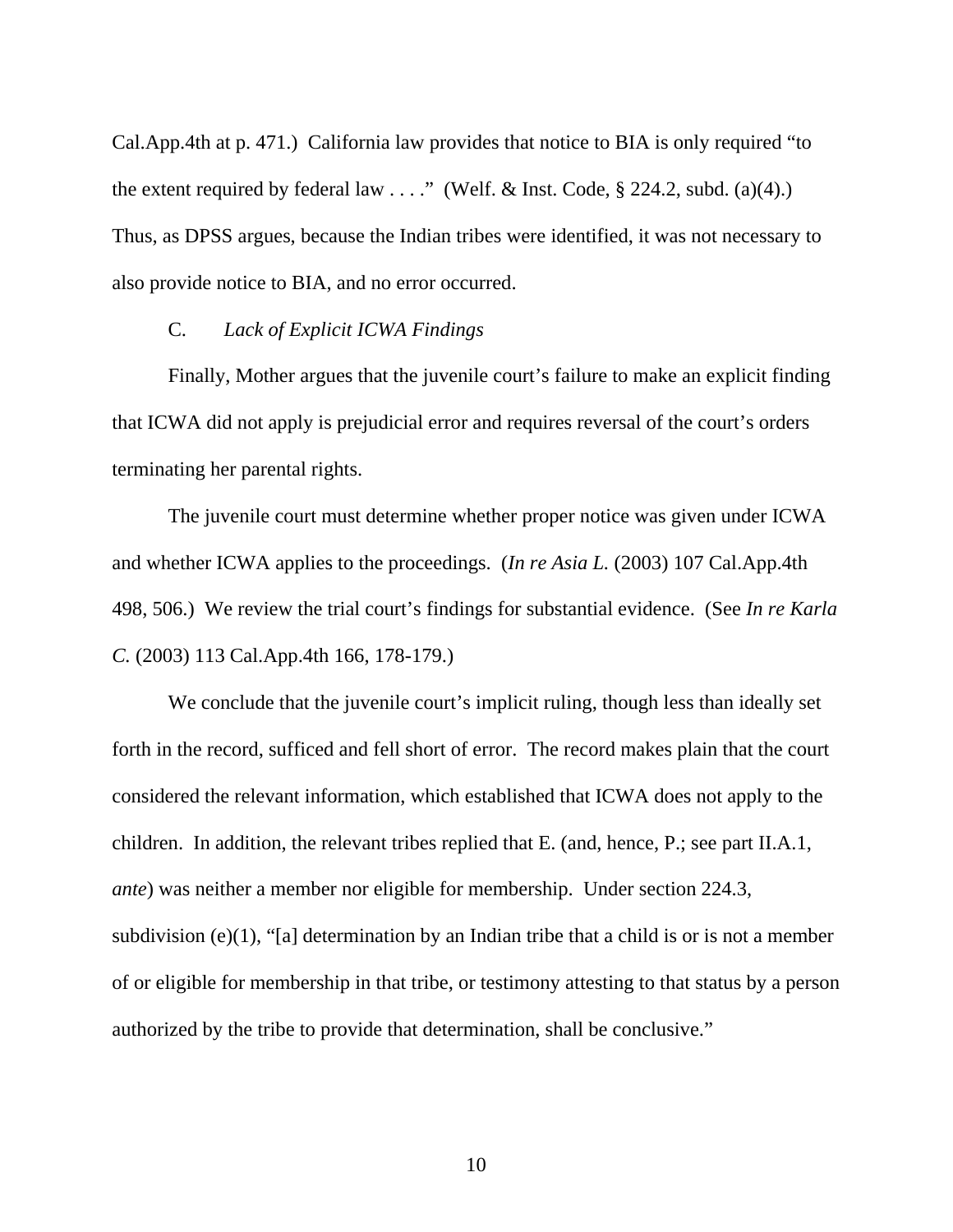We recognize that courts have disagreed as to whether a court is required to make an explicit finding of the applicability of ICWA. In the case of *In re Levi U.* (2000) 78 Cal.App.4th 191, 199, the court ruled that an explicit finding was not required because it was apparent in that case that the juvenile court had found it inapplicable. In the cases of *In re Jennifer A.* (2002) 103 Cal.App.4th 692 and *In re Antoinette S.* (2002) 104 Cal.App.4th 1401, the courts suggested that the juvenile court should make an explicit finding but noted that in *Levi U.* the juvenile court had correctly made an implicit finding the ICWA was inapplicable, and "[t]he point of the matter is the court must decide, one way or the other, whether the ICWA applies, so it can proceed in compliance therewith when appropriate." (*Jennifer A.*, at p. 705, fn. 5; see also *Antoinette S.*, at p. 1413.)

Here the social worker's reports specifically discussed the ICWA issue and included documentation of the notices sent and the negative responses received from the tribes. Given the several reports (filed January 5 and July 26, 2007, and February 1 and April 16, 2008) specifically discussing the ICWA issue and repeatedly noting that ICWA "does not apply," the record reflects an implicit finding concerning the applicability of the ICWA. In *Jennifer A.*, no copies of the notices or evidence of service on the tribes, receipt of notice by the tribes, or any response from the tribes had been filed with the court. (*In re Jennifer A., supra*, 103 Cal.App.4th at p. 703.)

 "While the record must reflect that the court considered the issue and decided whether ICWA applies, its finding may be either express or implied." (*In re Asia L., supra,* 107 Cal.App.4th at p. 506; see also *In re Antoinette S., supra*, 104 Cal.App.4th